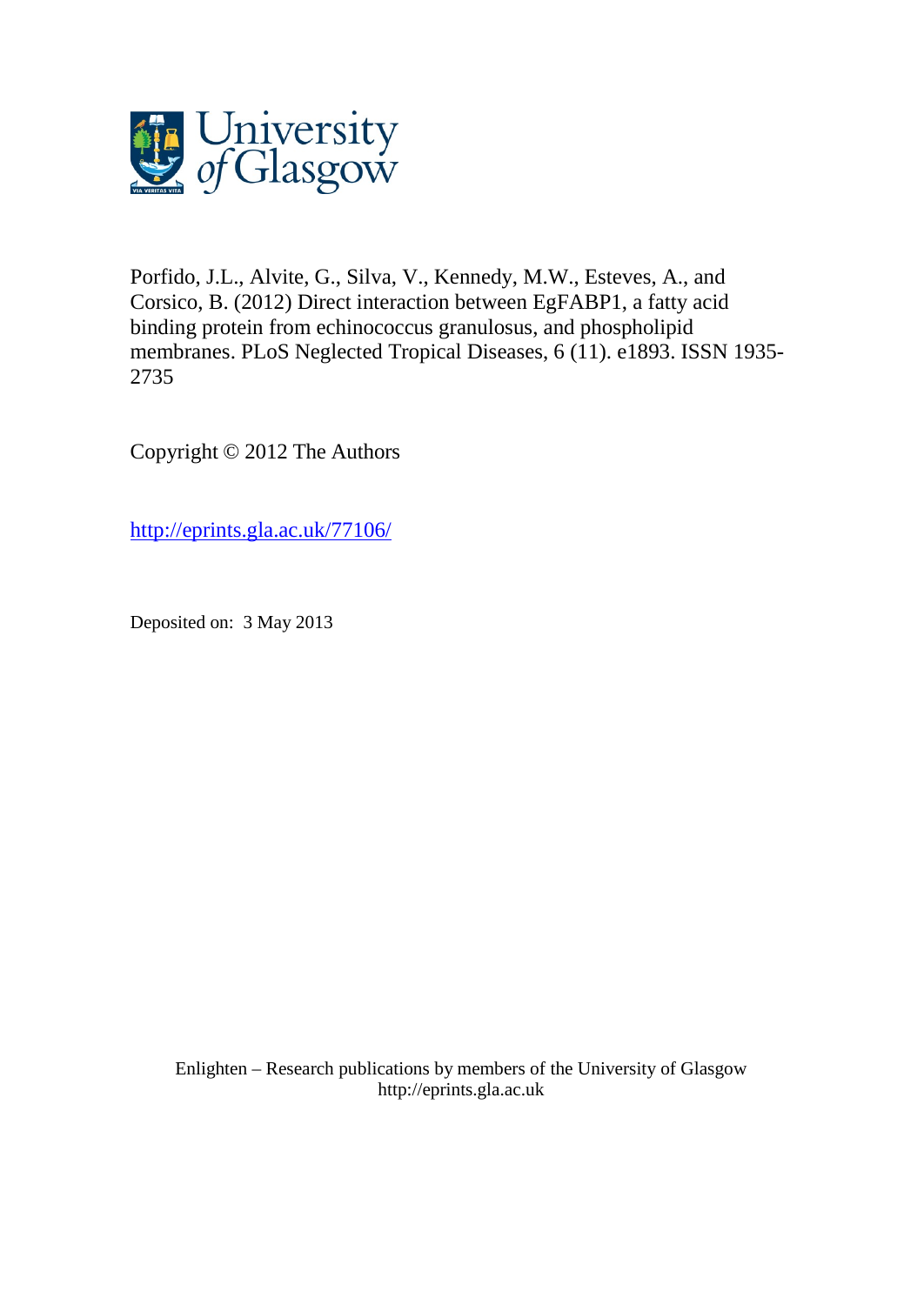# Direct Interaction between EgFABP1, a Fatty Acid Binding Protein from Echinococcus granulosus, and Phospholipid Membranes

# Jorge L. Porfido<sup>1,29</sup>, Gabriela Alvite<sup>39</sup>, Valeria Silva<sup>1,2</sup>, Malcolm W. Kennedy<sup>4</sup>, Adriana Esteves<sup>3</sup>, Betina Corsico $1/2*$

1 Instituto de Investigaciones Bioquímicas de La Plata, Facultad de Ciencias Médicas, Universidad Nacional de La Plata, La Plata, Buenos Aires, Argentina, 2 Consejo Nacional de Investigaciones Científicas y Técnicas (CONICET), Ciudad Autónoma de Buenos Aires, Argentina, 3 Sección Bioquímica, Facultad de Ciencias, Universidad de la República, Montevideo, Uruguay, 4 Institute of Molecular, Cell and Systems Biology, and Institute of Biodiversity, Animal Health and Comparative Medicine, College of Medical, Veterinary and Life Sciences, University of Glasgow, Glasgow, United Kingdom

# Abstract

Background: Growth and maintenance of hydatid cysts produced by Echinococcus granulosus have a high requirement for host lipids for biosynthetic processes, membrane building and possibly cellular and developmental signalling. This requires a high degree of lipid trafficking facilitated by lipid transporter proteins. Members of the fatty acid binding protein (FABP) family have been identified in Echinococcus granulosus, one of which, EgFABP1 is expressed at the tegumental level in the protoscoleces, but it has also been described in both hydatid cyst fluid and secretions of protoscoleces. In spite of a considerable amount of structural and biophysical information on the FABPs in general, their specific functions remain mysterious.

Methodology/Principal Findings: We have investigated the way in which EgFABP1 may interact with membranes using a variety of fluorescence-based techniques and artificial small unilamellar vesicles. We first found that bacterial recombinant EgFABP1 is loaded with fatty acids from the synthesising bacteria, and that fatty acid binding increases its resistance to proteinases, possibly due to subtle conformational changes induced on EgFABP1. By manipulating the composition of lipid vesicles and the ionic environment, we found that EgFABP1 interacts with membranes in a direct contact, collisional, manner to exchange ligand, involving both ionic and hydrophobic interactions. Moreover, we observed that the protein can compete with cytochrome c for association with the surface of small unilamellar vesicles (SUVs).

Conclusions/Significance: This work constitutes a first approach to the understanding of protein-membrane interactions of EgFABP1. The results suggest that this protein may be actively involved in the exchange and transport of fatty acids between different membranes and cellular compartments within the parasite.

Citation: Porfido JL, Alvite G, Silva V, Kennedy MW, Esteves A, et al. (2012) Direct Interaction between EgFABP1, a Fatty Acid Binding Protein from Echinococcus granulosus, and Phospholipid Membranes. PLoS Negl Trop Dis 6(11): e1893. doi:10.1371/journal.pntd.0001893

Editor: Alejandro Buschiazzo, Institut Pasteur de Montevideo, Uruguay

Received June 5, 2012; Accepted September 21, 2012; Published November 15, 2012

Copyright: © 2012 Porfido et al. This is an open-access article distributed under the terms of the Creative Commons Attribution License, which permits unrestricted use, distribution, and reproduction in any medium, provided the original author and source are credited.

Funding: This study was supported by grant number 083625 from Wellcome Trust (http://www.wellcome.ac.uk) to BC and MWK and FCE2007-57 from ANII (http://www.anii.org.uy) to GA. The funders had no role in study design, data collection and analysis, decision to publish, or preparation of the manuscript.

Competing Interests: The authors have declared that no competing interests exist.

\* E-mail: bcorsico@med.unlp.edu.ar

**.** These authors contributed equally to this work.

#### Introduction

Hydatidosis is a highly pathogenic infection with an almost global incidence caused by the larval stage (metacestode) of the cestode Echinococcus granulosus. In endemic areas it has serious health effects on humans, livestock and wildlife, representing a major public health and economic burden in many countries [1– 3]. Echinococcus species, as do other tapeworms of mammals, require two hosts to complete their life cycle. The E. granulosus eggs containing the infective oncosphere are shed in the faeces of wild and domestic carnivores that are the definitive hosts harbouring the dwarf adult tapeworms. Once a suitable intermediate host ingests the eggs, they hatch and the oncosphere is released, escaping from the intestine to establish hydatid cysts in liver and

lungs. The cyst produces thousand of protoscoleces, each of which can progress to the adult form when ingested by the definitive host [4], but it is the hydatid cysts in intermediate hosts that cause significant pathology and death. Hydatid disease in humans is highly pathogenic and is particularly difficult to treat successfully, especially so when cysts develop and proliferate in the lungs.

Fatty acid binding proteins (FABPs) are small proteins (14– 15 kDa) that bind non-covalently to hydrophobic ligands, mainly fatty acids (FA) and retinoids. FABPs are confined to the interior of the synthesising cells, the only known exceptions to this being in nematodes [5,6]. Several tissue-specific FABP types have been identified in vertebrates, each named after the tissue in which they are predominantly expressed, and have also been given numeric designations [7]. In mammals they are implicated in intracellular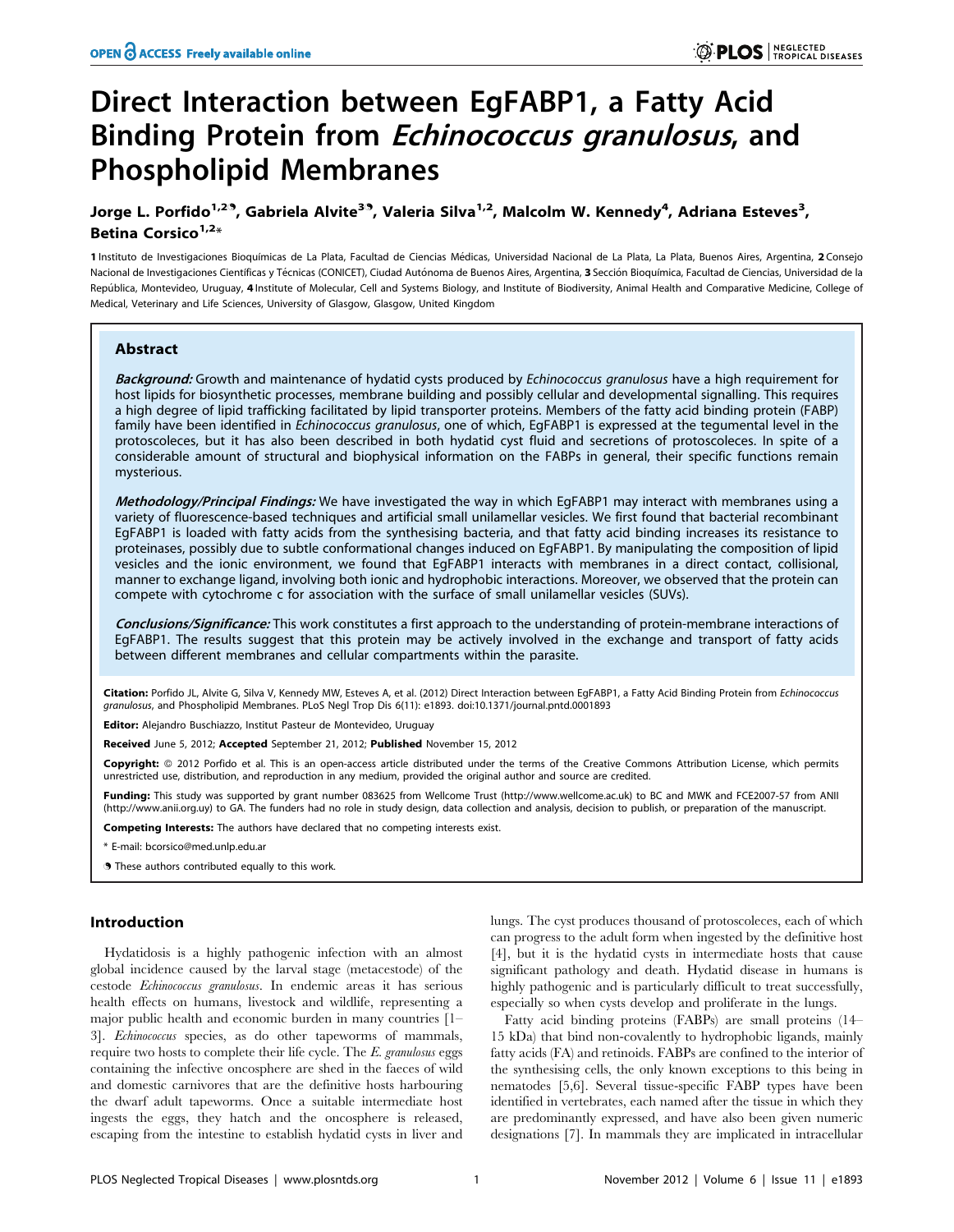#### Author Summary

Echinococcus granulosus is the causative agent of hydatidosis, a zoonotic infection that affects humans and livestock, representing a public health and economic burden in many countries. Since the parasites are unable to synthesise most of their lipids de novo, they must acquire them from the host and then deliver them by carrier proteins to specific destinations. E. granulosus produces in abundance proteins of the fatty acid binding protein (FABP) family, one of which, EgFABP1 has been characterised at the structural and ligand binding levels, but it has not been studied in terms of the mechanism of its interaction with membranes. We have investigated the lipid transport properties and protein-membrane interaction characteristics of EgFABP1 by applying biophysical techniques. We found that EgFABP1 interacts with membranes by a mechanism which involves direct contact with them to exchange their cargo. Given that the protein has been found in the secretions of the parasite, the implications of its direct interactions with host membranes should be considered.

uptake, storage and transport of FAs in lipid metabolism and membrane building, as well as protection from the membranedisruptive effects of free long chain FAs [8]. In addition, the non-FA-binding retinoid-binding isoforms contribute to regulation of gene expression [9]. However, the precise function of each FABP type remains poorly understood, but sub-specialization of functions is suggested by the tissue-specific and temporal expression, in addition to ligand preferences [10]. Despite very similar tertiary structures, FABPs have been found to interact with membranes in different ways that might reflect how they acquire and deliver their cargoes. The fluorescence-based biophysical approaches used for this have shown that most FABPs from mammals (adipocyte FABP, intestinal FABP, heart FABP, keratinocyte FABP, myelin FABP, etc.) and one from Schistosomes (Sj-FABPc) exhibit a collisional mechanism of ligand exchange, meaning that they interact by direct contact with a membrane in ligand transfer. In contrast, only liver FABP and cellular retinol binding protein II from mammals transfer ligands in a diffusional mechanism, meaning that transfer occurs without requiring direct contact between protein and membrane but through release of ligand into the aqueous phase followed by its intercalation into the membrane. Proteins like liver FABP may therefore be more involved in lipid storage and regulation in the cytoplasm rather than in direct transport of FAs [8,11,12].

FABPs of parasitic platyhelminths are interesting because these parasites are unable to synthesise most of their own lipids de novo, in particular long-chain FAs and cholesterol [13,14]. Such lipids must therefore be acquired from the host, and then delivered by carrier proteins to specific destinations within the parasite. Whether they are involved extracellularly in lipid acquisition from, or delivery to, host cells, remains to be seen. It is noteworthy that EgFABP1 has been found in hydatid cyst fluid and in protoscolex secretions [15,16]. A final reason for interest in FABPs is their potential role in drug delivery and the fact that they have been assayed as vaccine candidates [17–23].

EgFABP1 is considered to be a member of the heart FABP subfamily [24,25], whose members are believed to be involved in lipid oxidation processes [8]. The ligand-binding properties of EgFABP1 have been investigated by the displacement of cisparinaric acid by a set of hydrophobic ligands [26], and its crystal structure reveals the 10-stranded  $\beta$ -barrel fold typical of the family of intracellular lipid-binding proteins [27].

The objective of this study was to investigate the lipid transport properties and protein-membrane interaction characteristics of EgFABP1. We characterise the biophysical properties of the protein in a number of ways, and show that the protein exchanges FAs through a collisional, direct contact, mechanism with acceptor membranes, indicating that it may indeed be involved in FA dynamics within the parasite, but that it may also engage in direct, non-specific interactions with host cell membranes.

#### Materials and Methods

#### Production of recombinant EgFABP1

The cDNA encoding EgFABP1 (UniProtKB/Swiss-Prot Q02970) was subcloned into pET11b. The expression of the protein was carried out in E. coli BL21(DE3) by induction with 0.4 mM isopropyl-beta-D-thiogalactoside for 3 hours at  $37^{\circ}$ C in Luria Bertani medium in presence of 100  $\mu$ g/mL of ampicillin. Cells were lysed by sonication and the lysate clarified by ultracentrifugation (25 min,  $61700 \times$  g,  $4^{\circ}$ C). Following clarification, the supernatant was subjected to salting out incubating the protein for 2 hours at  $4^{\circ}$ C with 0.5 volume of a saturated ammonium sulphate solution. After centrifugation, the obtained protein solution was applied into a size exclusion chromatographic column (Sephadex G-50, Pharmacia Biotech Inc.). The fractions containing EgFABP1 were subsequently subjected to ionic exchange chromatography employing a MonoQ column (Pharmacia Biotech Inc.) in order to remove nucleic acids contamination. Delipidation was carried out using a Lipidex 1000 column (Sigma) at  $37^{\circ}$ C in a high ionic strength buffer (10 mM phosphate  $(K_2HPO_4 6 mM+KH_2PO_4 4 mM$ , 1 M KCl).

#### Analysis of EgFABP1-bound fatty acids

As an approach for studying binding preferences of EgFABP1, the lipid moiety of recombinant non-delipidated EgFABP1 was extracted according to Bligh & Dyer's method [28] and analysed on a TLC plate using a mobile phase for resolving neutral lipids (hexane:diethyl-ether:acetic acid at 80:20:1, v:v:v). The FA composition of EgFABP1 lipid fraction was analysed by GC of their methyl esters derivatives methylated with  $BF_3$ -Methanol according to the method described by Morrison & Smith [29], employing an HP 6890 device Hewlett Packard) as described previously by Maté et al. [30].

### Limited proteolysis

In order to analyse possible conformational changes between apo- and holo- forms, EgFABP1 was subjected to limited proteolysis experiments. The protocol was a modification of that described by Arighi et al. [31]. Briefly, clostripain (ArgC, Sigma) was activated by preincubation in 10 mM phosphate  $(K_2HPO_4)$ 6 mM+KH2PO4 4 mM), 150 mM KCl, pH 7.4 and 1 mM DTT for 2 hours. Prior to digestion, delipidated EgFABP1 (0,5 mg/ml) was incubated for 30 min with either myristic acid, palmitic acid, stearic acid or oleic acid in ethanol (4:1 mol:mol ligand:protein) to obtain holo-forms. As a control of the FA solvent used, an equal volume of ethanol was added to the apo-form. Additional 15 min incubation with 1 mM DTT was carried out previous to the addition of the protease. At fixed intervals, samples were collected and frozen for subsequent analysis by SDS-PAGE. SDS-PAGE was carried out according to Schägger and von Jagow [32] in 16.5% acrylamide Tris-Tricine. After Coomassie Blue staining digital images were collected employing an ImageQuant 350 device (GE Healthcare).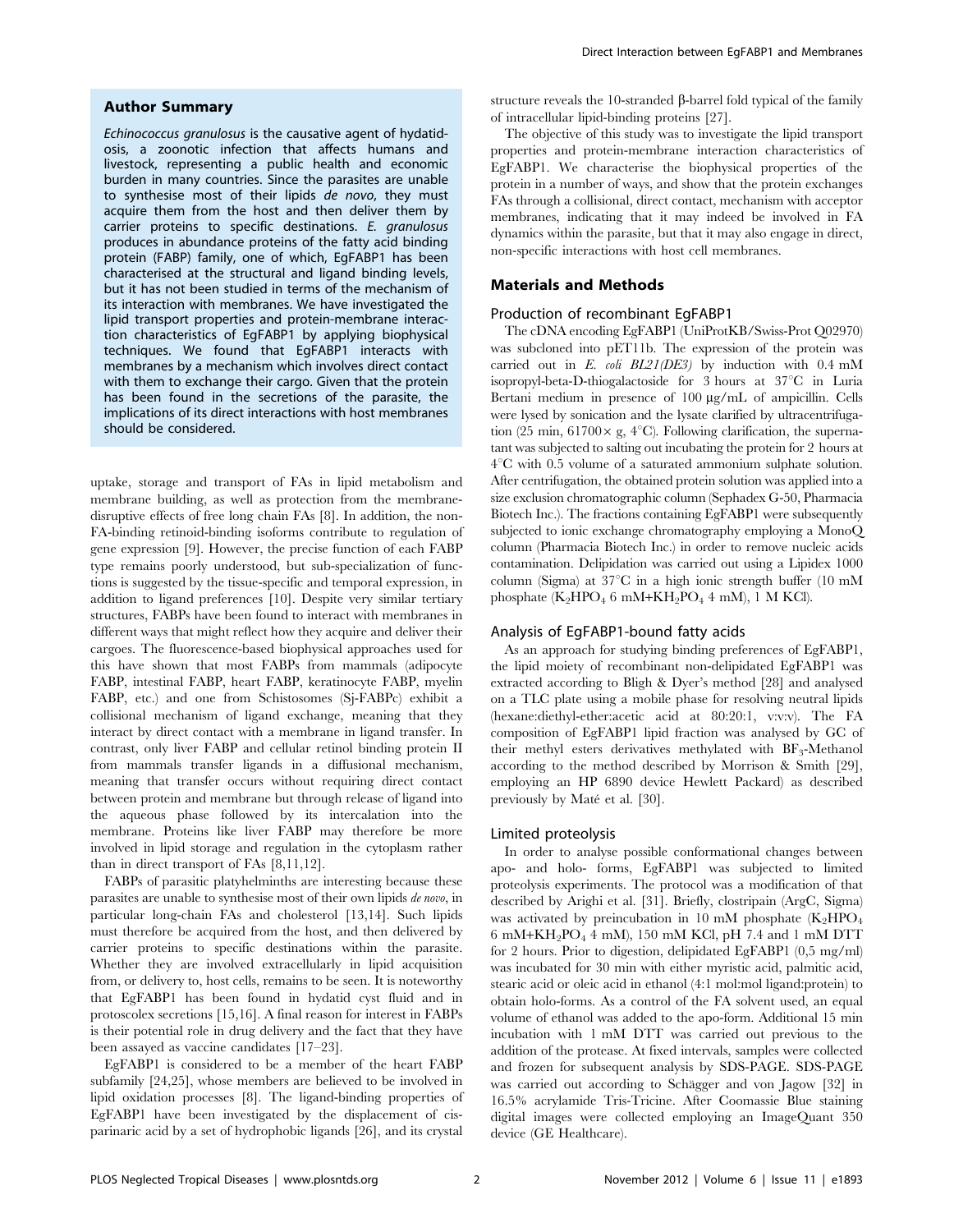#### In vitro binding properties of EgFABP1

Fatty acid binding to EgFABP1 was assessed employing a fluorescent titration assay [33]. Briefly,  $0.5 \mu M$  anthroyloxy-fatty acid (AOFA, Molecular Probes) was incubated at  $25^{\circ}$ C for 3 min in 40 mM Tris, 100 mM NaCl, pH 7.4 buffer (TBS) with increasing concentrations of EgFABP1. The AOFAs employed for binding assays were 12-(9-anthroyloxy)stearic acid (12AS) and 16-(9-anthroyloxy)palmitic acid (16AP). Fluorescence emission at 440 nm was registered after excitation at 383 nm in a Fluorolog-3 Spectrofluorometer (Horiba-Jobin Yvon). An exact equilibrium nsites binding model was fitted to fluorescence data (using Microcal ORIGIN software) as previously described [34].

#### Vesicle preparation

For AOFA transfer experiments, small unilamellar vesicles (SUVs) were prepared by sonication and ultracentrifugation as described previously [35]. The standard vesicles were prepared to contain 90 mol % of egg phosphatidylcholine (EPC) and 10 mol % of N-(7 nitro-2,1,3-benzoxadiazol-4-yl)-phosphatidylcholine (NBD-PC), which served as the fluorescent quencher. To increase the negative charge density of the acceptor vesicles, either 25 mol % of phosphatidylserine (PS) or cardiolipin (CL) was incorporated into the SUVs in place of an equimolar amount of EPC. Vesicles were prepared in TBS except for SUVs containing CL which were prepared in TBS with 1 mM EDTA. SUVs containing 64 mol % EPC, 10 mol % egg phosphatidylethanolamine (EPE), 25 mol % CL and 1 mol % dansyl-phosphatidylethanolamine (DPE) were prepared in 20 mM Tris, 0.1 mM EDTA, pH 7.4 for protein-membrane interaction assays.

Large unilamellar vesicles (LUVs) of EPC were prepared (1 mM in phospholipids) by extrusion through polycarbonate membranes of 100 nm pore diameter (Avestin Inc., Ottawa, Canada) as described previously [35]. All lipids were purchased from Avanti Polar Lipids.

#### Relative partition coefficient  $(K_P)$  determination

Ligand partition between the protein and NBD-containing SUVs was determined by measuring AOFA fluorescence at different protein:SUVs ratios obtained by adding SUV to a solution containing 10  $\mu$ M EgFABP1 and 1  $\mu$ M 12AS in buffer TBS at 25<sup>°</sup>C [36]. The relative partition coefficient  $(K_P)$  was defined as:

$$
K_P = \frac{[Ligand - FABP]}{[FABP]} \times \frac{[SUV]}{[Ligand - SUV]} \tag{1}
$$

Where [Ligand-SUV] and [Ligand-FABP] are the concentration of AOFA bound to membrane and EgFABP1, respectively, and [FABP] and [SUV] are the concentration of protein and vesicles. The decrease in AOFA fluorescence as a function of SUV is related to  $K_P$  by

$$
F_{rel} = \frac{a \times K_P}{K_P + \frac{[SUV]}{[FABP]}} - b \times \frac{[SUV]}{[FABP]}
$$
(2)

Where  $F_{\text{rel}}$ , [SUV], [FABP],  $K_{\text{p}}$ , a and b are the relative fluorescence, the molar concentration of SUV, the molar concentration of EgFABP1, the partition constant and fitting parameters, respectively [37]. The partition coefficient was used to establish AOFA transfer assay conditions that ensure essentially unidirectional transfer, as detailed below.

#### Transfer of AOFA from EgFABP1 to SUV

A Förster Resonance Energy Transfer assay was used to monitor the transfer of 12AS from EgFABP1 to acceptor model membranes as described in detail elsewhere [11,33,38]. Briefly, EgFABP1 with bound 12AS was mixed at  $25^{\circ}$ C with SUVs, prepared as above, using a stopped-flow RX2000 module (Applied Photophysics Ltd.) attached to the spectrofluorometer. The NBD moiety is an energy transfer acceptor of the anthroyloxy group donor; therefore, the fluorescence of the AOFA is quenched when the ligand is bound to SUVs that contain NBD-PC. Upon mixing, transfer of AOFA from protein to membrane is directly monitored by the time-dependent decrease in anthroyloxy group fluorescence. Different SUVs and buffer compositions were employed in order to analyse the ligand transfer mechanism. Transfer assay conditions were 15:1 mol:mol EgFABP1:AOFA ratio. SUVs were added ranging from 1:10 mol:mol to 1:40 mol:mol EgFABP1:- SUVs. Controls to ensure that photobleaching was eliminated were performed prior to each experiment, as previously described [38]. Data were analysed employing SigmaPlot and all curves were well described by an exponential decay function. For each experimental condition within a single experiment, at least five replicates were done.

#### EgFABP1 interaction with membranes

To analyse the putative association of EgFABP1 with vesicles, an assay that exploits the well known membrane-interactive properties of cytochrome c was employed. The binding of cytochrome c to acidic membranes can be monitored by using a resonance energy transfer assay [39] in which the dansyl fluorescence of DPE-labelled SUV is quenched upon binding of cytochrome c, which contains the heme moiety quencher. Competition of EgFABP1 with cytochrome c for binding to SUVs was determined by the relief of cytochrome c-related quenching of the dansyl fluorescence. In a final volume of 200  $\mu$ l, 0–48  $\mu$ M EgFABP1 was added to  $15 \mu M$  SUV in 20 mM Tris.HCl/ 0.1 mM EDTA, pH 7.4. After a 2 min equilibration, fluorescence emission at 520 nm was measured ( $\lambda_{\rm ex}= 335$  nm). Cytochrome c (Sigma) was then added (1  $\mu$ M final concentration), and the mixture equilibrated an additional 2 min period before monitoring again fluorescence emission at 520 nm. In the absence of bound FABP, the dose-dependent quenching of dansyl fluorescence is observed. An inhibition of cytochrome c-dependent quenching is interpreted as evidence for EgFABP1 interaction with SUVs, i.e., EgFABP1 prevention of subsequent cytochrome c interaction with the bilayer.

#### Results

#### Lipid binding by EgFABP1 in a cellular environment

This assay was performed in order to determine which lipid classes bind to EgFABP1 in a cellular environment. Despite E. coli's cytoplasm not being the natural environment of EgFABP1, this approach could contribute to the assignment of the protein's natural ligands as it analyses the preference of EgFABP1 for different hydrophobic compounds present in the bacterial cytoplasm. TLC analysis showed that only FAs were bound to the recombinant protein (data not shown). Among them, palmitic acid (16:0) and stearic acid (18:0) are important ligands, although myristic (14:0), pentadecanoic (15:0), palmitoleic (16:1 n-7), 7 hexadecenoic (16:1 n-9), oleic (18:1 n-9), vaccenic (18:1 n-7), and linoleic acid (18:2) were also detected (Figure 1). The latter may come from culture media, as E. coli is not able to synthesise polyunsaturated FAs, at least during log-phase growth [40,41]. The distribution of FAs bound to FABP may be related to the relative abundance of each of them in E. coli, and it correlates well with the reported FA composition of E. coli grown in equivalent conditions [41]. As in previous in vitro displacement of fluorescent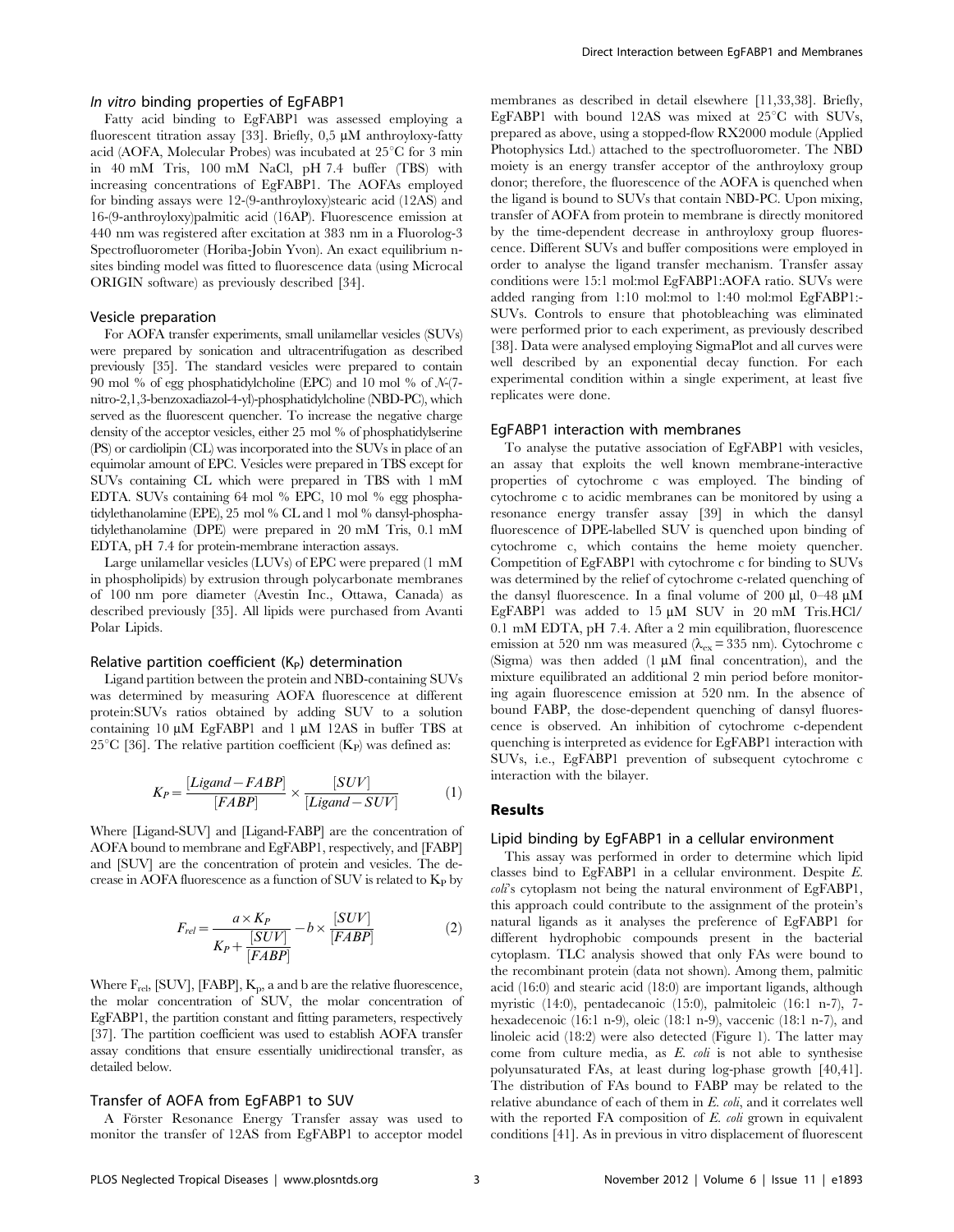

Figure 1. Analysis of FABP-bound FAs. GC analysis of EgFABP1 bound FAs from E. coli was performed as indicated in Materials and Methods. Fatty acids detected were: myristic (14:0), pentadecanoic (15:0), palmitic (16:0), 7-hexadecenoic (16:1 n-9), palmitoleic (16:1 n-7), stearic (18:0), oleic (18:1 n-9), vaccenic (18:1 n-7), and linoleic acid (18:2). Average of two different experiments  $\pm$  SD are shown. doi:10.1371/journal.pntd.0001893.g001

ligand studies where palmitic and stearic acids are among those that produce moderate displacement percentages  $($ >50%) [26], this experiment shows that EgFABP1 is able to bind many FAs of different chain length and degree of insaturation. In addition, in agreement with these results, the crystal structure of recombinant EgFABP1 revealed an electronic density inside the cavity, which was interpreted as being palmitic acid [27]. We therefore proceeded to investigate protein:membrane transfer using fluorophore-tagged fatty acid analogues.

#### Ligand-induced conformational changes

Partial proteolysis can provide information related to conformational changes in proteins since this technique may reveal the differential exposure of proteolytic sites in apo and holo forms. We analysed the peptide pattern obtained by digestion of EgFABP1 in its apo- or different holo-forms with Clostripain (ArgC). The FAs selected, following to the analysis of ligands bound to recombinant EgFABP1 (Figure 1), were myristic, palmitic, stearic and oleic acids. The enzyme hydrolyses the polypeptide chain at the Cterminal end of arginine residues. Qualitative differences were evident between apo-EgFABP1 and the different complexes (Figure 2). Results show that binding of FAs gives EgFABP1 significant relative protection against cleavage. After 5 minutes of proteolysis the apo-protein shows several bands corresponding to proteolytic fragments, while the holo-forms show mainly the band corresponding to full-length EgFABP1 and less intense bands corresponding to proteolytic fragments (Figure 2A). This suggests that ligand-binding results in a different exposure of proteolytic sites. It is interesting to note that after 16 hours of proteolysis the holo-proteins do not seem to be further proteolysed while the apoprotein is almost completely degraded (Figure 2B). Previous results obtained for other members of the family of FABPs have suggested that binding of ligands involves conformational changes, especially on the portal region of FABPs [10,31,42]. Furthermore, in silico simulations show that, upon ligand binding, subtle conformational changes can be detected inside the cavity, in the surface and in the portal region of EgFABP1 (Esteves, unpublished data). These changes could make cleavage sites less accessible to the protease.

As an additional approach to investigate conformational changes between apo- and holo-protein, we analysed the circular dichroism (CD) spectra of EgFABP1 in the far (200–250 nm) and near (250– 320 nm) UV regions. Two different ligands were employed for the generation of holo-EgFABP1: palmitic and oleic acid. Results indicated that the far-UV spectra of apo- and the two holo-forms did not show appreciable differences as can be seen in Figure S1. These data could be interpreted to show that no significant changes in overall secondary structure content are caused by ligand binding. On the other hand, the near-UV CD spectra (Figure S1) showed differences upon ligand binding, especially with oleic acid, indicating a likely alteration in the environment of aromatic residues resulting from proximity to ligand and/or a change in the conformation of the protein. So, ligand binding to EgFABP1 could elicit a change in the tertiary structure of the protein that could be correlated to the relative resistance of the holo form to proteolytic attack observed in the previous experiment.

#### In vitro binding of fluorescent FAs by EgFABP1

In preparation for experiments on the interaction of EgFABP1 with phospholipid vesicles, binding experiments were performed using fluorescent analogues of stearic and palmitic acids, 12AS and 16AP, respectively. Anthroyloxy probes are useful indicators of binding site characteristics because their spectral properties are environment-sensitive. These probes usually have very low fluorescence intensity in buffer, which becomes dramatically enhanced upon interaction with a FABP [43]. 12AS showed a large increase in fluorescence emission accompanied by a



Figure 2. Proteolysis of free EgFABP1 and EgFABP1 bound to ligands. Separation by SDS-PAGE of proteolytic fragments of apo-EgFABP1 (lane 1) and samples of this protein preincubated for 30 min with myristic acid (lane 2), palmitic acid (lane 3), stearic acid (lane 4) or oleic acid (lane 5) to obtain holo-forms, as indicated in Materials and Methods. Lane 6 corresponds to undigested EgFABP1. Samples were taken after 5 min (A) or 16 hours of proteolysis (B). A peptide molecular weight marker is shown in lanes labelled as MWM. This is a representative experiment from two independent experiments. doi:10.1371/journal.pntd.0001893.g002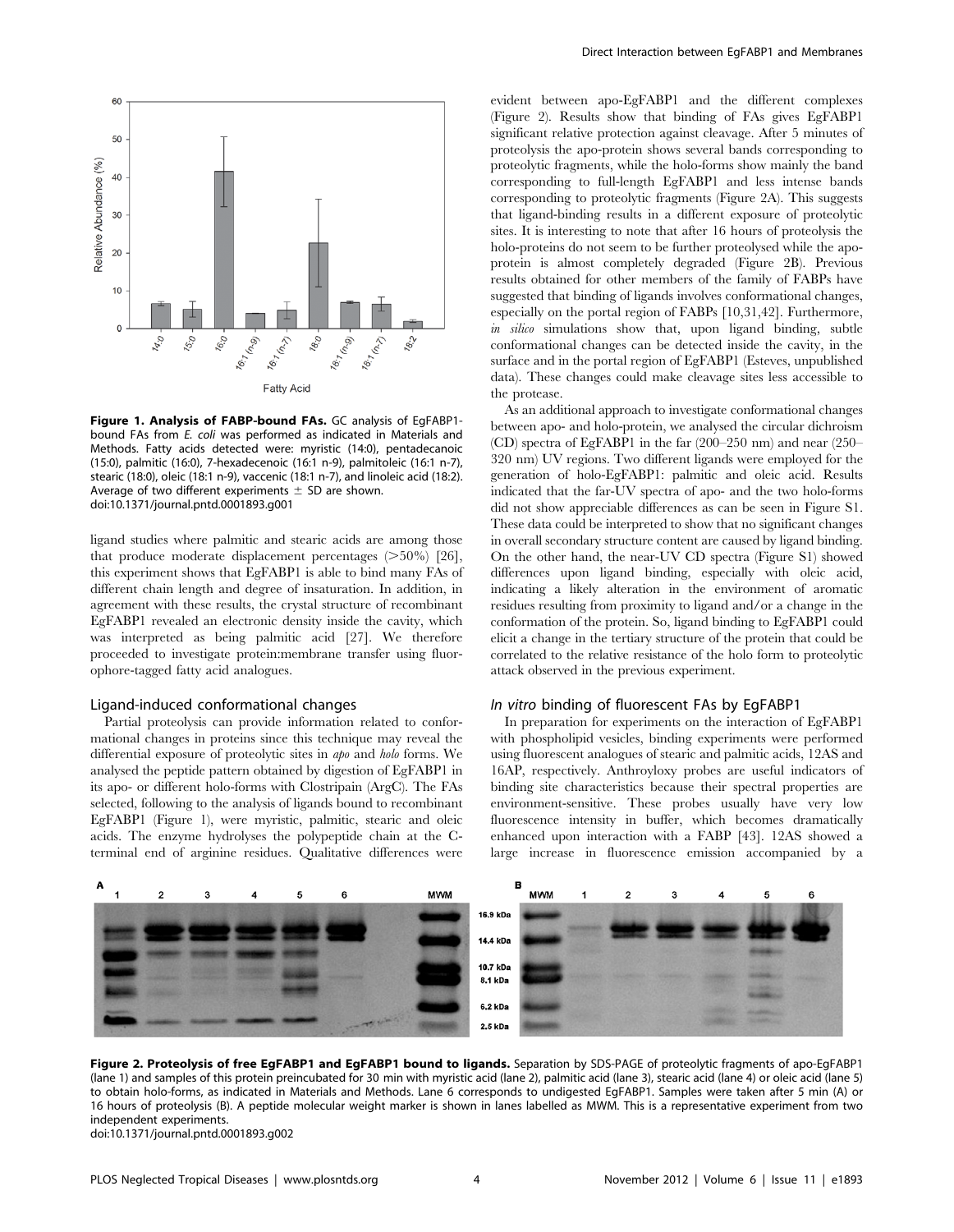substantial blue shift upon binding to EgFABP1. On the other hand, 16AP's fluorescence was surprisingly decreased when bound to EgFABP1, but also accompanied by a distinct blue shift in emission (Figure 3). This blue-shift indicates that the fluorophore had entered an apolar environment, almost certainly the hydrophobic binding pocket rather than a superficial, non-specific site of the protein. Following addition of artificial 100 mol % phosphatidylcholine LUVs to the 16AP:EgFABP1 complex, the intensity of fluorescence emission increased, indicating that the quenching of 16AP's fluorescence emission was reversed upon transfer to the different, lipidic, environment of the vesicles. In both cases (12AS and 16AP) the titration described curves that reached saturation, in accordance to a ligand binding phenomenon consistent with 1:1 binding, with a  $K_d$  of 0.12 $\pm$ 0.02 µM for 12AS, and  $0.013\pm0.006$   $\mu$ M for 16AP. 12AS was chosen as a ligand for the following analysis of transfer kinetics due to its fluorescence emission characteristics when bound to protein being more typical of that observed in other studies on protein to membrane transfer [37,44,45]. However, the quenching effect observed with 16AP will be very useful to analyse FA transfer between EgFABP1 and other proteins that show a typical increase of AOFA fluorescence upon binding. Regarding this, another lipid binding protein from E. granulosus which is very abundant in the hydatid fluid, Antigen B, has been investigated in its binding properties, showing that it binds 16AP with a 30-fold fluorescence enhancement of the probe [46].

### Relative partition coefficient  $(K_{p})$  determination

The apparent partition coefficient that describes the relative distribution of 12AS between EgFABP1 and EPC-SUVs was



Figure 3. Fluorimetric titration of fluorescent fatty acid analogues with EgFABP1. (A) Emission spectra of 16AP bound to EqFABP1 is shown. Changes in relative 16AP fluorescence were monitored from 400 to 500 nm after excitation at 383 nm upon incremental 0,05 µM additions of EgFABP1 to a cuvette initially containing 2 mL of 0,5 µM 16AP in TBS buffer. 16AP emission spectra show a remarkable blue shift that accompanies fluorescence decrease upon binding to EgFABP1. Fluorescence is recovered after the addition of 10 µM EPC large unilamellar vesicles (LUVs). (B) Emission spectra of 12AS bound to EgFABP1 are shown. Changes in relative 12AS fluorescence were monitored from 400 to 500 nm after excitation at 383 nm upon incremental 0.05 µM additions of EgFABP1 to a cuvette initially containing 2 mL of 0.5 µM 12AS in TBS buffer. 12AS spectra show a remarkable blue shift that accompanies fluorescence increase. (C) Changes in relative 16AP fluorescence were recorded at 440 nm in order to build the binding isotherm. The data are consistent with one binding site per monomer unit of protein and a K<sub>d</sub> value of 0.013 $\pm$ 0.006 µM. The solid line is the theoretical binding curve for complex formation. One representative experiment of three is shown. (D) Changes in relative 12AS fluorescence were recorded at 440 nm to build the binding isotherm of the complex EgFABP1-12AS. The data are consistent with one binding site per monomer unit of protein and a  $K_d$  value of 0.12±0.02 µM. The solid line is the theoretical binding curve for complex formation. One representative experiment of four is shown. doi:10.1371/journal.pntd.0001893.g003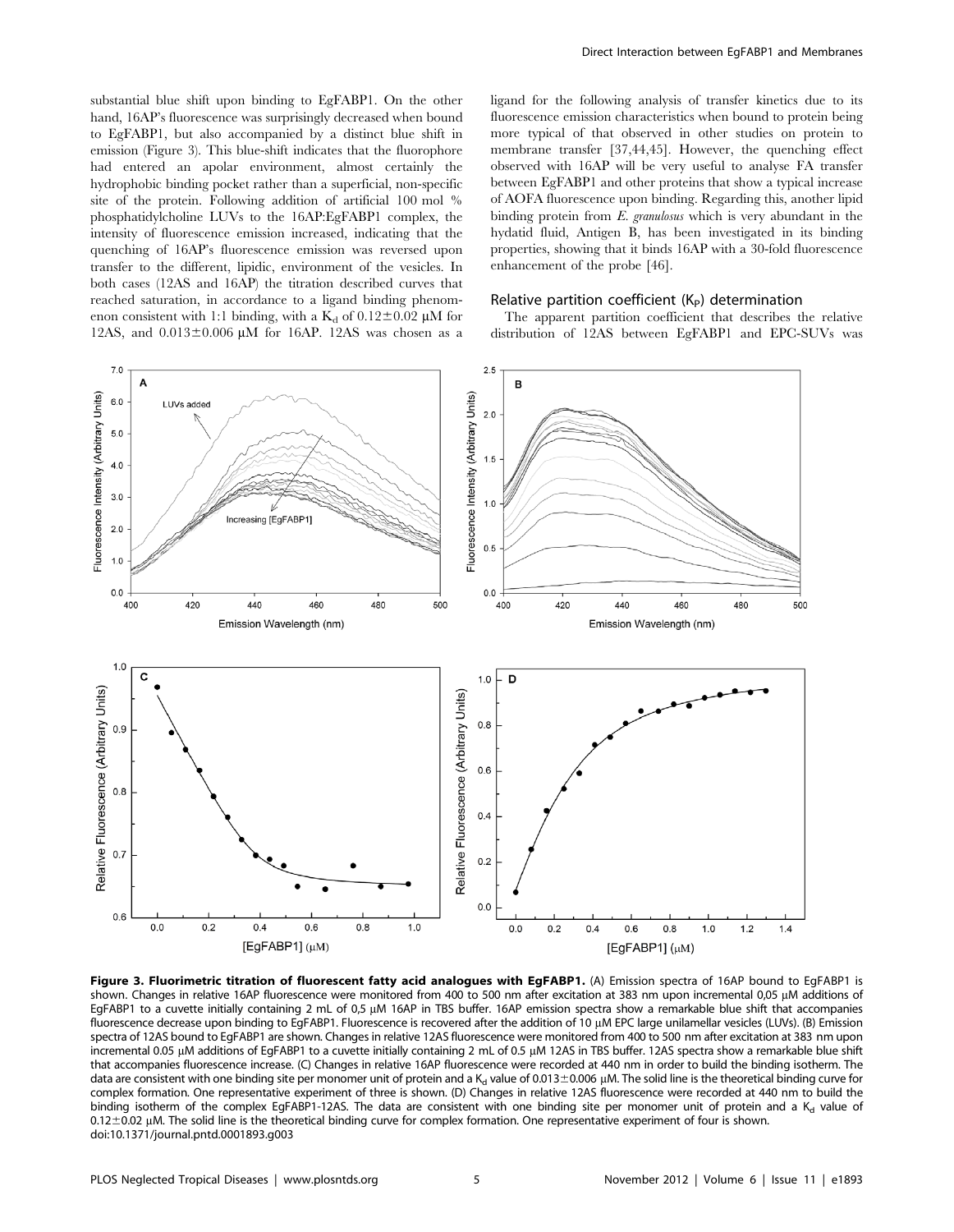determined by adding SUVs containing NBD-PC to a solution of 12AS: EgFABP1 complex. As a result of this experiment, a  $K_{P}$ value of  $0.48\pm0.23$  was obtained employing Eq. 2 (see Materials and Methods), which indicates that there is preference of the AOFA for the phospholipid membranes.

# Effect of vesicle concentration on AOFA transfer from EgFABP1 to membranes

In a collisional transfer, the limiting step is the effective proteinmembrane interaction, and the rate increases as the acceptor membrane concentration increases. In a diffusional mechanism in which the rate limiting step is the dissociation of the protein-ligand complex, no change in rate is observed [33,37,38,44,45,47]. The values of  $K_d$  and  $K_P$  were used to set the conditions for the transfer assay. The proportion of protein and ligand was such that less than 1% of AOFA remained free in the preincubation solution. On the other hand,  $K_{P}$  value was used to calculate the final concentrations of protein and SUVs for which unidirectional transfer prevailed. Figure 4 shows that when constant concentrations of the EgFABP1- 12AS donor complexes were mixed with increasing concentrations of EPC-SUV, the 12AS transfer rate from EgFABP1 to EPC-SUV increased proportionally to vesicle concentration in the SUV: EgFABP1 ratios (10:1 to 40:1) tested. In these conditions, the increase in transfer rate ranged from  $0.04 \pm 0.01$  sec<sup>-1</sup> to  $0.12\pm0.03\,\sec^{-1}$ . These results strongly suggest that the FA transfer from EgFABP1 occurs via a protein-membrane interaction rather than by simple aqueous diffusion of the free ligand.

# Effect of phospholipids charge on AOFA transfer from EgFABP1 to membranes

Considering the hypothesis that FA transfer from EgFABP1 occurs by collisional contact with an acceptor membrane, changes in membrane properties should modify the transfer rate. If the mechanism relied on aqueous diffusion alone, then the characteristics of acceptor membranes should be irrelevant to the transfer rate, since the rate-determining step in such a transfer process (ligand dissociation into the aqueous phase) is a physically and



Figure 4. Effect of acceptor membrane concentration on 12AS transfer from EgFABP1 to EPC/NBD-PC SUVs. SUVs were added ranging from 1:10 mol:mol to 1:40 mol:mol EgFABP1:SUVs to 15:1 mol:mol EgFABP1:12AS complex. Fatty acid transfer rates were directly monitored by the time-dependent decrease in anthroyloxy group fluorescence, as described in Materials and Methods. Average of four different experiments  $\pm$  SD are shown. The inset shows an example of the kinetic trace obtained when combining EgFABP1-12AS with membranes that contain NBD-PC. doi:10.1371/journal.pntd.0001893.g004

temporally distinct event from processes involving the membrane. Figure 5 shows that 12AS transfer rate from EgFABP1 to membranes increased when acceptor membranes contained 25% of negatively charged phospholipids (PS or CL). In agreement with the behaviour we have previously observed for collisional mammalian FABPs [38,44,45,47], EgFABP1 shows a large increase in FA transfer rate to CL vesicles compared with zwitterionic vesicles. To investigate further the effect of negative charge of the acceptor vesicles on the FA transfer mechanism from the protein, we analysed the modification of transfer rates with increasing concentrations of negatively charged acceptor vesicles. The rate of FA transfer from EgFABP1 always, and independently of the net charge of the vesicles, showed the classical proportional increase in transfer rate with acceptor concentration (Figure 6).

# Effect of ionic strength on AOFA transfer from EgFABP1 to membranes

Transfer of 12AS from EgFABP1 to membranes was examined as a function of increasing concentrations of NaCl. The results show that an important increase in transfer rate from EgFABP1 to neutral membranes was detected with increasing ionic strength of the aqueous phase (Figure 7A). It is generally thought that electrostatic interactions at surfaces are diminished and hydrophobic interactions are stimulated as a function of increasing ionic strength. The effect of ionic strength on the rate of AOFA transfer from EgFABP1 to zwitterionic vesicles suggests that the elimination of electrostatic interactions by salt shielding is compensated by an increase in hydrophobic interactions.

When negative charge was added to the acceptor lipid vesicles, a drastic decrease was observed at high salt concentrations (Figure 7B). As shown in Figure 5, EgFABP1 exhibited approximately a 60-fold increase in AOFA transfer rate to CL vesicles compared with EPC vesicles at low ionic strength. Upon increasing the ionic strength, a marked decrease from the very high values observed at low ionic strength was found (Figure 7B). This suggests a masking of electrostatic interactions, which play a very important role at low ionic strength, caused by the high salt content of the buffer.



Figure 5. Effect of acceptor membrane surface charge on 12AS transfer rates from EgFABP1 to SUVs. Transfer rate from EgFABP1:12AS (15:1 mol:mol) complex to 1:20 mol:mol of EPC/NBD-PC SUVs containing no other phospholipids (zwitterionic vesicles), 25 mol % brain PS (single negative charge) or CL (double negative charge) were measured. Averages from two different experiments  $\pm$  SD are shown.

doi:10.1371/journal.pntd.0001893.g005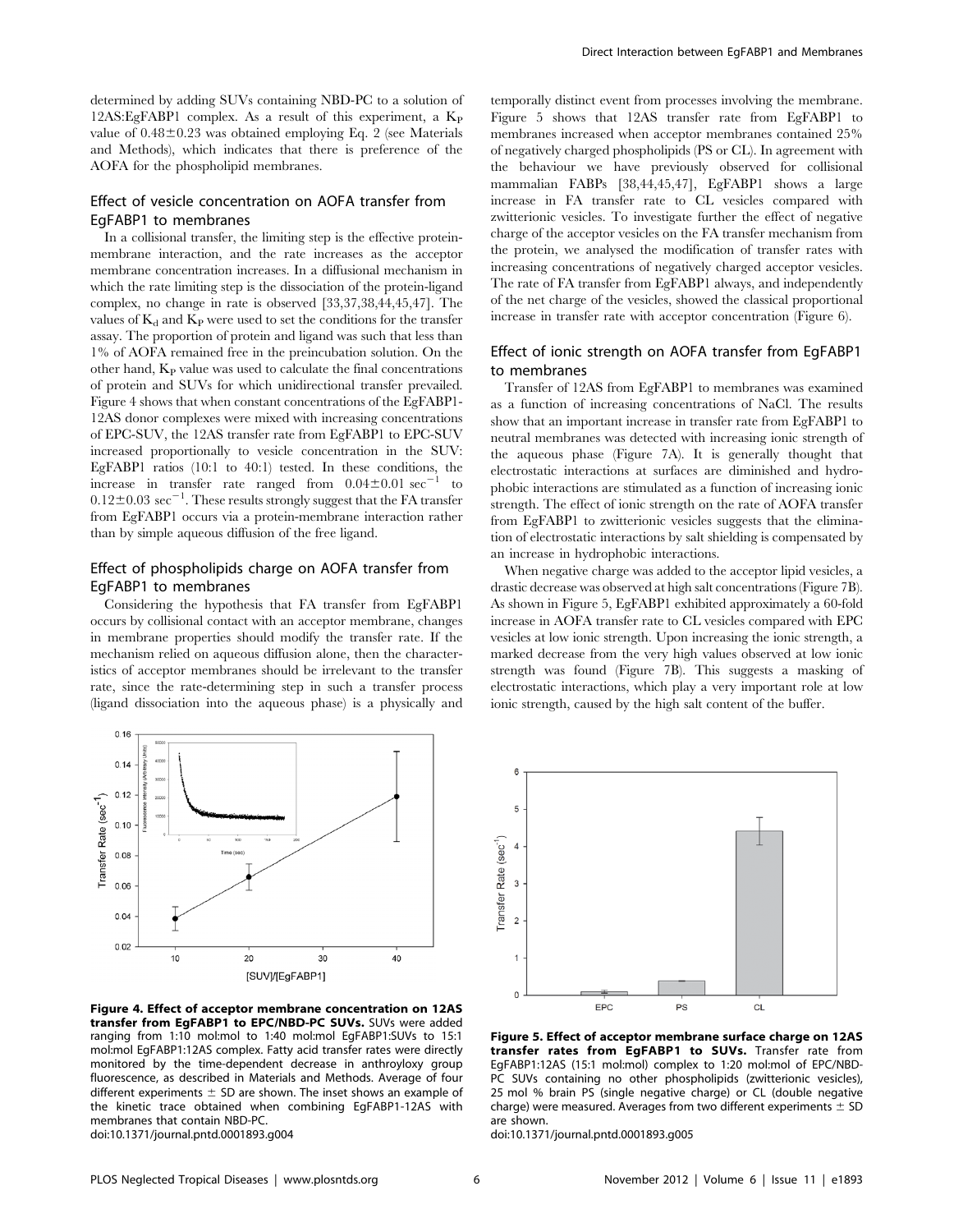

Figure 6. Effect of acceptor membrane concentration on 12AS transfer rates from EgFABP1 to charged SUVs. Transfer rate from EgFABP1:12AS (15:1 mol:mol) complex to 1:10 mol:mol or 1:40 mol:mol EgFABP1:EPC/NBD-PC SUVs containing either (A) 25 mol % PS or (B) CL were measured. Averages from two different experiments  $\pm$  SD are shown.

doi:10.1371/journal.pntd.0001893.g006

# Direct competitive interaction between EgFABP1 and cytochrome c with membranes

FA transfer experiments suggest that the interaction of EgFABP1 with membranes is sensitive to surface charge density. As cytochrome c is known to interact as a peripherally associating protein with acidic membranes [48], we analysed the ability of EgFABP1 to compete with cytochrome c for binding to membranes containing CL. Cytochrome c quenches dansyl fluorescence in a concentrationdependent manner (ref. [49] and Figure 8). Results show that preincubation of CL-containing vesicles with EgFABP1 was effective in preventing cytochrome c binding in a concentration-dependent manner (Figure 8). When EgFABP1 (48 µM) was added to CLcontaining SUVs, the dansyl fluorescence was twice that obtained in the absence of EgFABP1 and with  $1 \mu M$  cytochrome c.

## Discussion

We show that recombinant EgFABP1 is able to bind FAs of different chain lengths from E. coli, mainly palmitic and stearic acids. This is clearly an incomplete inventory of ligands that it may transport in the parasite, but it does illustrate the propensity of the protein to bind FAs when exposed to an environment rich in a wide range of small hydrophobic compounds. The analysis of the



Figure 7. Effect of ionic strength of buffer on 12AS transfer rate from EgFABP1 to SUVs. Transfer rates from EgFABP1:12AS (15:1 mol:mol) complex to 1:20 mol:mol of EgFABP1:EPC/NBD-PC SUVs (A) or EPC/NBD-PC SUVs containing 25 mol % CL (B) in presence of increasing concentrations of NaCl were measured. Average of four different experiments  $\pm$  SD are shown (except data corresponding to 2M NaCl, which derive from two independent experiments). doi:10.1371/journal.pntd.0001893.g007

natural ligands bound by EgFABP1 in the parasite environment is currently being undertaken in our laboratory.

Our main finding in this work was that the protein engages in a collisional mechanism in ligand transfer, as do various FABP isoforms from mammals, and one from Schistosomes, that have been investigated in this way [8,11,12]. This involvement of direct contact between protein and membrane for this transfer was found by altering electrostatic and hydrophobic conditions in the transfer experiments. The results indicated that the interaction event is mediated by both charge and hydrophobic factors, and it would seem reasonable that the initial interaction is ionic, between the protein and charged phospholipid headgroups, followed by direct, transient hydrophobic interaction with the apolar layer of the membrane. The interaction of the protein with membranes has also been demonstrated by the competition with cytochrome c for membrane binding.

The tertiary structure of EgFABP1 is virtually superimposable on FABPs that engage in collisional transfers [27], in which the two alpha-helices adjacent to the portal of ligand entry in FABPs are important in engaging contact with membranes [38]. It may be no coincidence that EgFABP1 has, like these other collisional FABPs, a prominent pair of bulky hydrophobic amino acid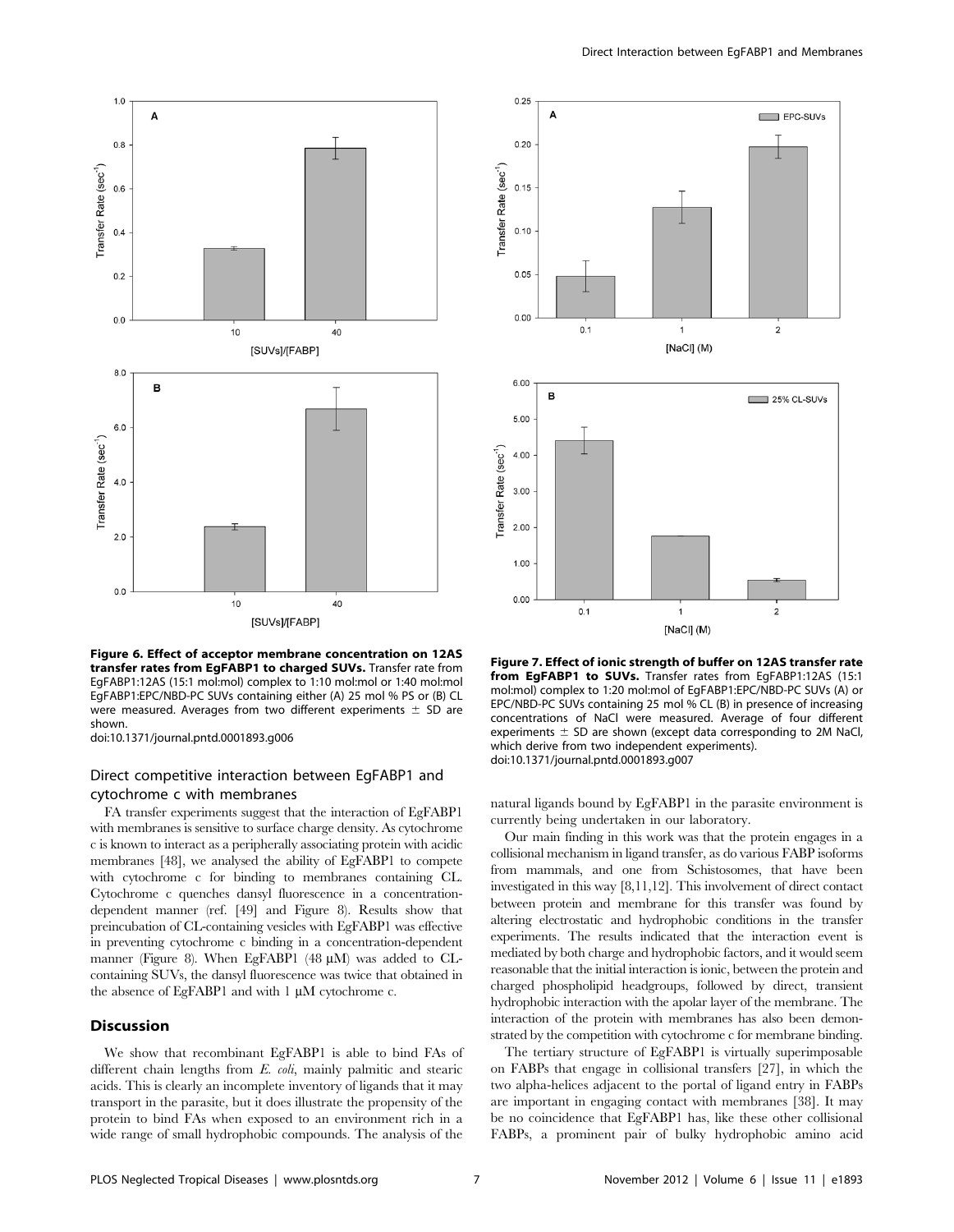

Figure 8. Inhibition of cytochrome c binding to anionic membrane by EgFABP1. Addition of increasing amounts of cytochrome c to  $15 \mu$ M SUVs containing 64% EPC,  $10\%$  EPE, 25% CL and 1% DPE caused a decrease in dansyl fluorescence emission. DPEcontaining vesicles were  $>70\%$  quenched upon addition of 1  $\mu$ M cytochrome c in absence of EgFABP1 (inset). For the inhibition of binding analysis, 15  $\mu$ M SUVs were incubated with increasing concentrations of EgFABP1 (0-48  $\mu$ M), 1  $\mu$ M cytochrome c was subsequently added, and the relative increase in dansyl fluorescence emission at 520 nm was monitored. Results are expressed as the percent relative fluorescence intensity, where 100% represents the relative fluorescence intensity of SUVs incubated in the presence of cytochrome c, but without EgFABP1. Results are the average of two experiments  $\pm$  SD. doi:10.1371/journal.pntd.0001893.g008

sidechains (Phe27, Val28) extending into solvent from helix II, immediately adjacent to the portal. Such a 'sticky finger' could attract and orient ligand for entry into the protein, or be involved in the protein's interaction with membranes or other proteins [50].

Our results suggest that EgFABP1 is likely to be an active participant in the transport and exchange of lipids in vivo, which could involve uptake of FAs directly from, and delivery to, membranes within the parasite, potentially resourcing the developing protoscoleces within the hydatid cysts. This might also be the case for Antigen B, which belongs to a new family of hydrophobic ligand binding proteins of cestodes and has been proposed as a lipoprotein involved in lipid trafficking [46,51]. Furthermore, our proteolysis experiments with EgFABP1 and the analysis of CD spectra of apo- and holo-forms indicated that ligand binding would induce a conformational change in the protein. Such a change might modify the mechanism of interaction of EgFABP1 with membranes to facilitate upload or download of their cargo. A conformational change could also function as a signal to target the protein to different destinations, as has been suggested for other members of the FABP family [52,53]. The possibility that it also interacts with host cell membranes is more contentious, particularly since EgFABP1 does not have a secretory leader peptide, as is also the case for FABPs from any group of animals other than nematodes [5,6], so should be confined to the interior of cells. However, if EgFABP1 appears

#### References

- 1. Eckert J, Conraths FJ, Tackmam K (2000) Echinococcosis: an emerging or reemerging zoonosis? Int J Parasitol 30:1283–94.
- 2. Sadjjadi SM (2006) Present situation of echinococcosis in the Middle East and Arabic North Africa. Parasitol Int; 55(Suppl.):S197–S202.
- 3. Ahmadi NA, Meshkehkar M (2011) An abattoir-based study on the prevalence and economic losses due to cystic echinococcosis in slaughtered herbivores in Ahwaz, south-western Iran. J Helminthol 85 (1):33–9.

in cyst fluid in vivo and in excretion/secretion products of protoscoleces [15,16] (but not as a result of cell damage during fluid collection or imperfect culture conditions in the collection of excretion/secretion products) then the possibility that it does interact with host cells beyond the cyst wall must be considered. Host proteins are known to cross hydatid cyst walls [15], so it is conceivable that this permeability (if a unidirectional transfer system is not in operation) could mean that EgFABP1 leaves the cyst to interact with host membranes for return to the parasite, or to deliver lipids to host tissues for immunomodulation. These hypotheses remain to be tested. In this regard, future studies should also include protein interaction analysis with membranes that mimic parasite and host composition.

This work is a first approach to understand the functional properties of EgFABP1 and constitutes the basis for further expanding our knowledge about this protein. This has been the case for other members of the FABP family, where this kind of studies has contributed to the understanding of the mechanisms of ligand transfer to membranes, protein-membrane and protein-protein interactions [8,54].

#### Supporting Information

Figure S1 Circular dichroism spectra of apo- and holo-EgFABP1. (A) CD spectra in the FAR UV region of apo-EgFABP1, palmitic acid-EgFABP1 and oleic acid-EgFABP1. Results show that ligand binding does not induce significant changes in the secondary structure of the protein. (B) CD spectra in the near UV region of the same samples. These results show that the spectrum of EgFABP1 changes upon ligand binding, especially when oleic acid is bound to the protein, indicating that the environment of the aromatic aminoacids is modified. (TIF)

Protocol S1 Circular dichroism spectra acquisition. Circular dichroism spectra in the near (250–320 nm) and far (200– 250 nm) UV spectra of EgFABP1 in its apo-form, and bound to either palmitic or oleic acid. (DOCX)

#### Acknowledgments

JLP and VS are grateful to CONICET (Argentina) for their fellowships, and GA and AE are grateful to PEDECIBA (Uruguay). We wish to thank Miss Natalia Bottasso (INIBIOLP, UNLP-CONICET) for excellent technical support, Dr. Gisela Franchini (INIBIOLP, UNLP-CONICET) for helpful suggestions and critical comments on the design of experiments, Dr. Ana Ves Losada, Mr. Juan Pablo Layerenza and Mr. Martín Sisti (INIBIOLP, UNLP-CONICET) for their help with GC analysis, and Prof. Dr. Alan Cooper (University of Glasgow) for his valuable help with the analysis of binding data.

#### Author Contributions

Conceived and designed the experiments: JLP GA VS AE BC. Performed the experiments: JLP GA VS. Analyzed the data: JLP GA VS MWK BC. Contributed reagents/materials/analysis tools: MWK BC. Wrote the paper: JLP GA VS AE MWK BC.

- 4. Thompson RCA (1995) Biology and systematics of Echinococcus. In: Thompson RCA, Lymbery AJ, editors. Echinococcus and Hydatid Disease. Wallingford: CAB International.
- 5. Plenefisch J, Xiao H, Mei B, Geng J, Komuniecki PR, et al. (2000) Secretion of a novel class of iFABPs in nematodes: coordinate use of the Ascaris/ Caenorhabditis model systems. Mol Biochem Parasitol 105(2):223–36.
- 6. Mei B, Kennedy MW, Beauchamp J, Komuniecki PR, Komuniecki R (1997) Secretion of a novel, developmentally regulated fatty acid-binding protein into